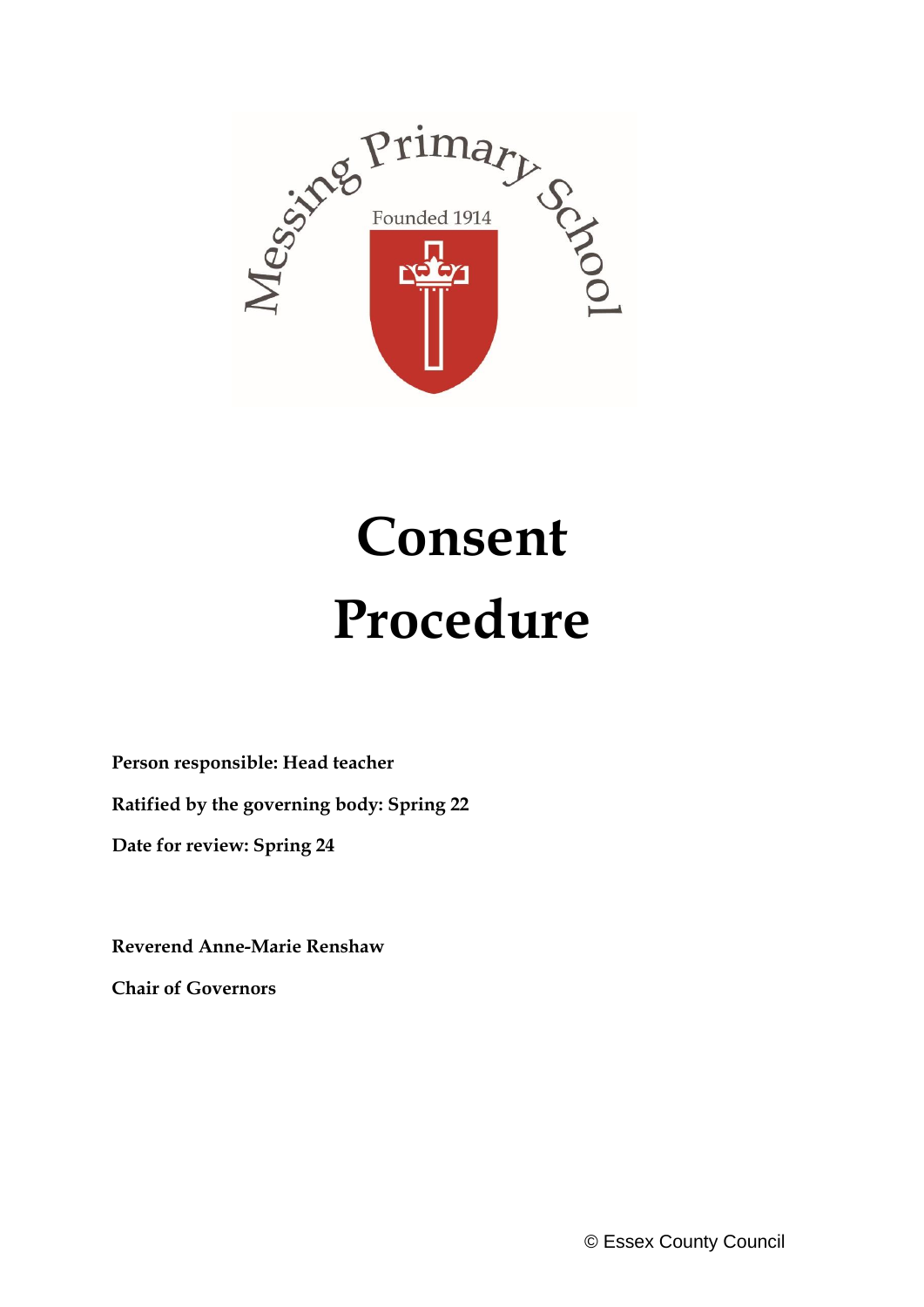# Contents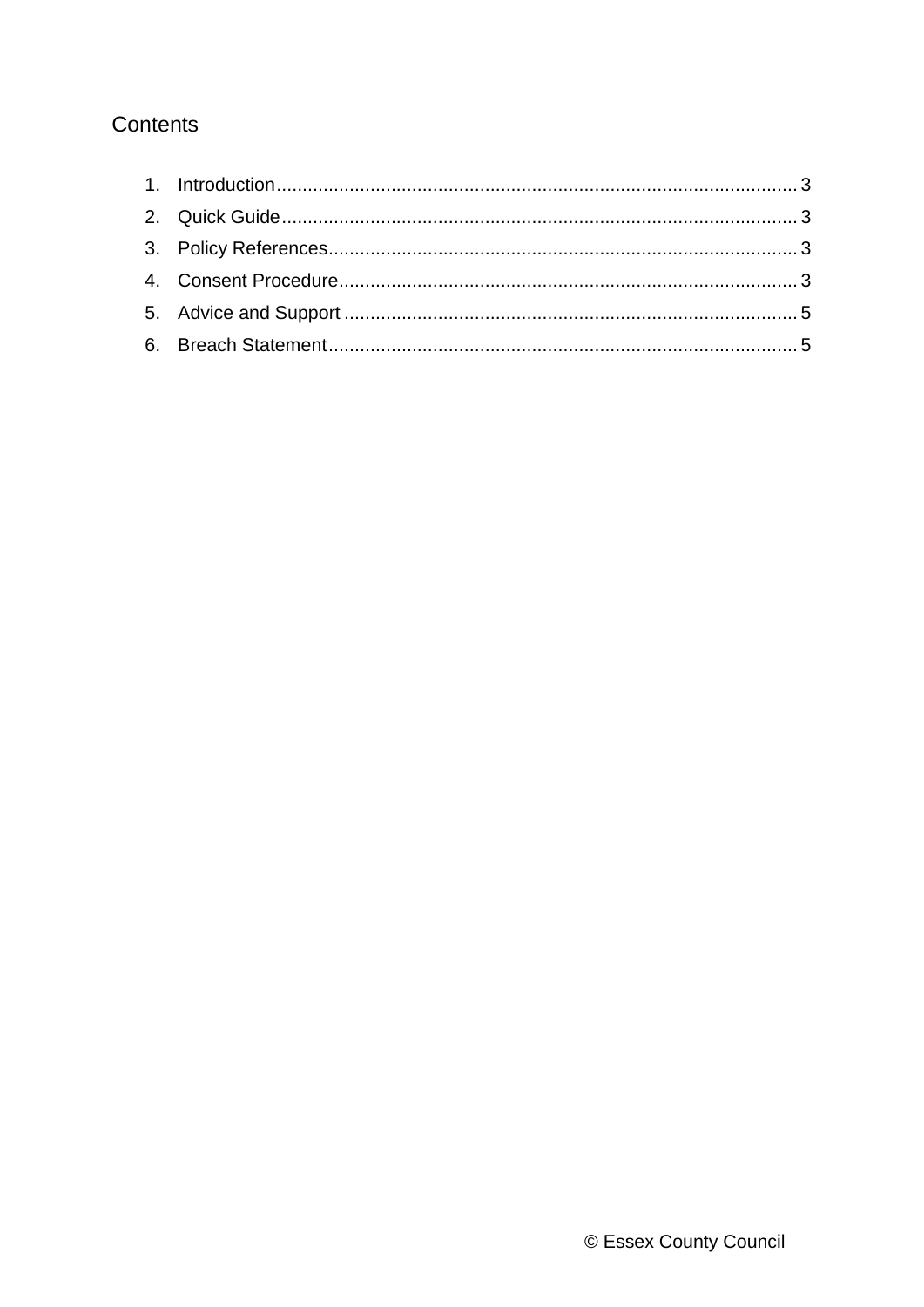# <span id="page-2-0"></span>**1. Introduction**

This procedure is intended to support the organisation when relying on consent as the legal basis for processing.

## <span id="page-2-1"></span>**2. Quick Guide**

- Only use consent as your legal basis where no other legal basis is appropriate
- Ensure that you have a specific consent form for each use of personal data
- Ensure all consent forms carry a hyperlink to your online privacy notice
- Ensure that your privacy notice references the use of personal data you are seeking consent for
- Retain the consent forms on the relevant file
- Carefully consider how often you need to refresh the consent this will be based on the sensitivity of the personal data you are collecting and its proposed use
- If the processing is high risk ensure you have completed a Data Protection Impact Assessment
- Make sure it is as easy to withdraw consent as it is to give consent

### <span id="page-2-2"></span>**3. Policy References**

This procedure is a requirement of the Data Protection Policy.

### <span id="page-2-3"></span>**4. Consent Procedure**

We are encouraged to not rely on consent. The public sector is deemed to have sufficient statutory powers to satisfy other conditions available under Data Protection law to justify processing personal data without the need to rely on consent. However, if activities requiring the processing of personal data are identified as valid but a legal condition cannot be applied other than consent then the following should be in place:

- A Privacy Impact Assessment should be undertaken to approve the use of consent for the proposed processing (A Data Protection Impact Assessment in the event of 'high risk' processing)
- When obtaining the consent of the Data Subject, we will need to ensure that we have the capability to produce, on request, documented (and standalone) evidence that an individual has consented to the processing. Therefore consent must be recorded and the evidence retained as a record for as long as the data obtained through consent is being processed.
- Consents will last for the duration of the Educational 'Key Stage' as a definition of a reasonable time period. Parents/ Guardians will be asked ahead of the end of a period to reconfirm their consent. If they do not respond then we must assume that they no longer wish to give consent. For early year settings, e.g. Nurseries it would last for the duration of the child's placement.

**Key Stage 1** – Primary Reception, Year One & Year Two (Ages 5 – 7) **Key Stage 2** – Primary Years 3 – 6 (Ages 7 – 11)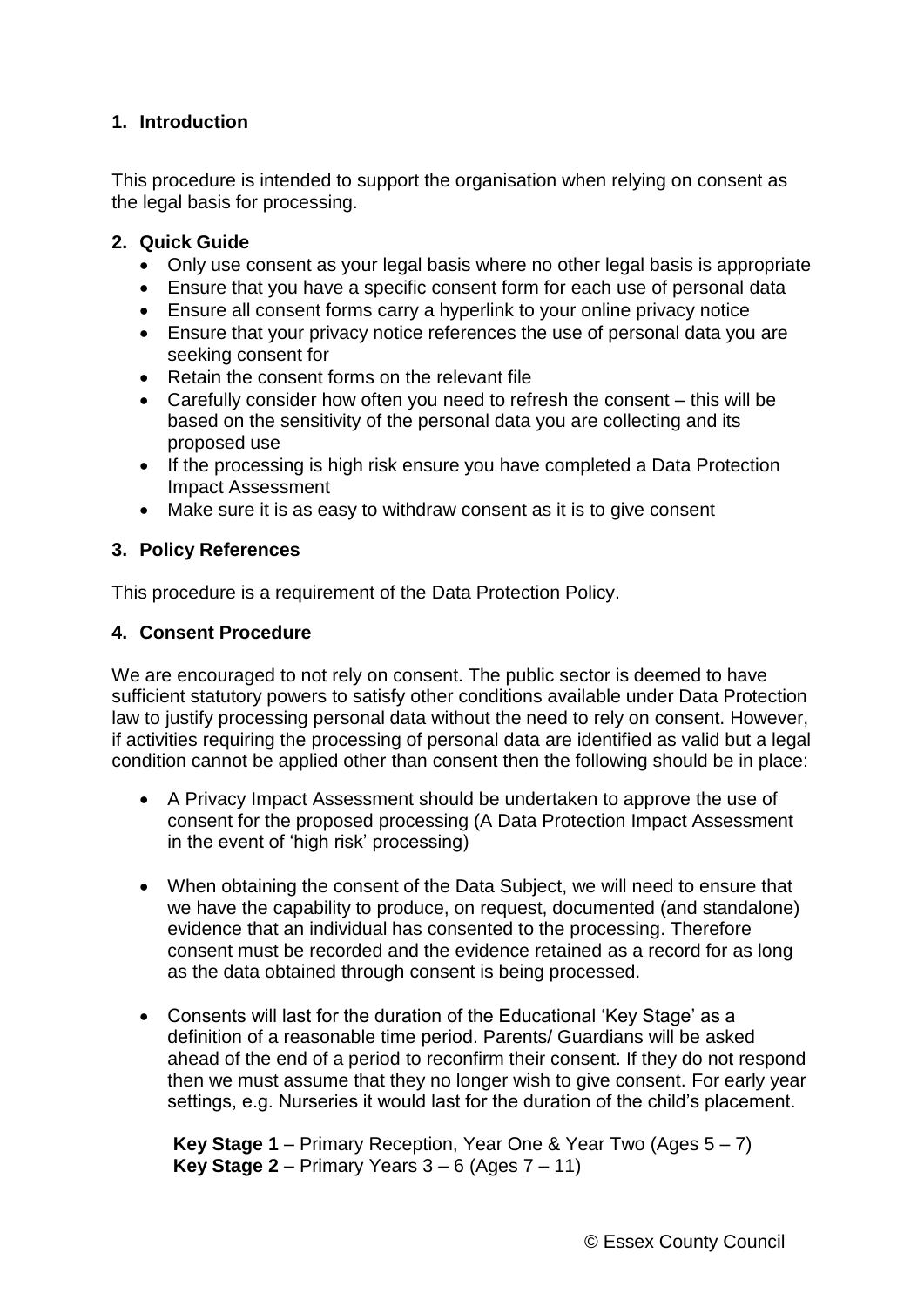**Key Stage**  $3$  – Secondary Years  $7 - 9$  (Ages  $11 - 14$ ) **Key Stage 4** – Secondary Years 10 & 11 (Ages 14 – 16)

We must ensure that where consent is being relied upon, there is a process in place to capture requests from Data Subjects to withdraw their consent and for us to no longer process their personal data for the purpose(s) explained on the relevant privacy notice which supported obtaining the consent.

- In such cases, expressions of wishes to withdraw consent must be directed as soon as possible to the employee responsible for the process.
- A decision must be made on the legal validity of continuing to process personal data obtained or created prior to receiving the withdrawal of consent.
- Where there is doubt about the Data Subject's intentions, their clarification should be sought over whether they wish to exercise other rights in respect of data processed under consent prior to receipt of the withdrawal.
- If a 'suppression list' is in operation, the Data Subject's withdrawal of consent must be managed in the relevant suppression list to ensure that future contact with the Data Subjects is in line with their wishes where consent is the condition for processing
- Where consent is relied upon as the condition for processing, its validity depends on satisfying all the criteria below:
	- *It must be freely given*. The Data Subject must have a genuine choice whether or not to provide their personal data. For example, if a service vital to their health or wellbeing will not be provided unless personal data is supplied, then there is a balance of power in favour of the Data Controller where the Data Subject is compelled to provide data. This cannot be said to be consent freely given
	- *It must be well-informed*. The Data Subject must be in receipt of all the necessary facts meeting their legal right to be informed about prospective processing of their personal data. This information should be provided to them via a Privacy Notice which is compliant with the law. The detail on the Notice will therefore ensure that the Data Subject has all the facts at their disposal to make a well-informed decision about whether they are comfortable providing personal data under the specified conditions.
	- *It must be clearly expressed*. The Data Subject's recorded consent must stand as a record evidencing that consent was given. This record must therefore include a form of identifiable written, electronically verifiable or recorded verbal record which can be dated. It must be associated with having read and understood the Privacy Notice and must be correctly linked to the correct version of the Privacy Notices